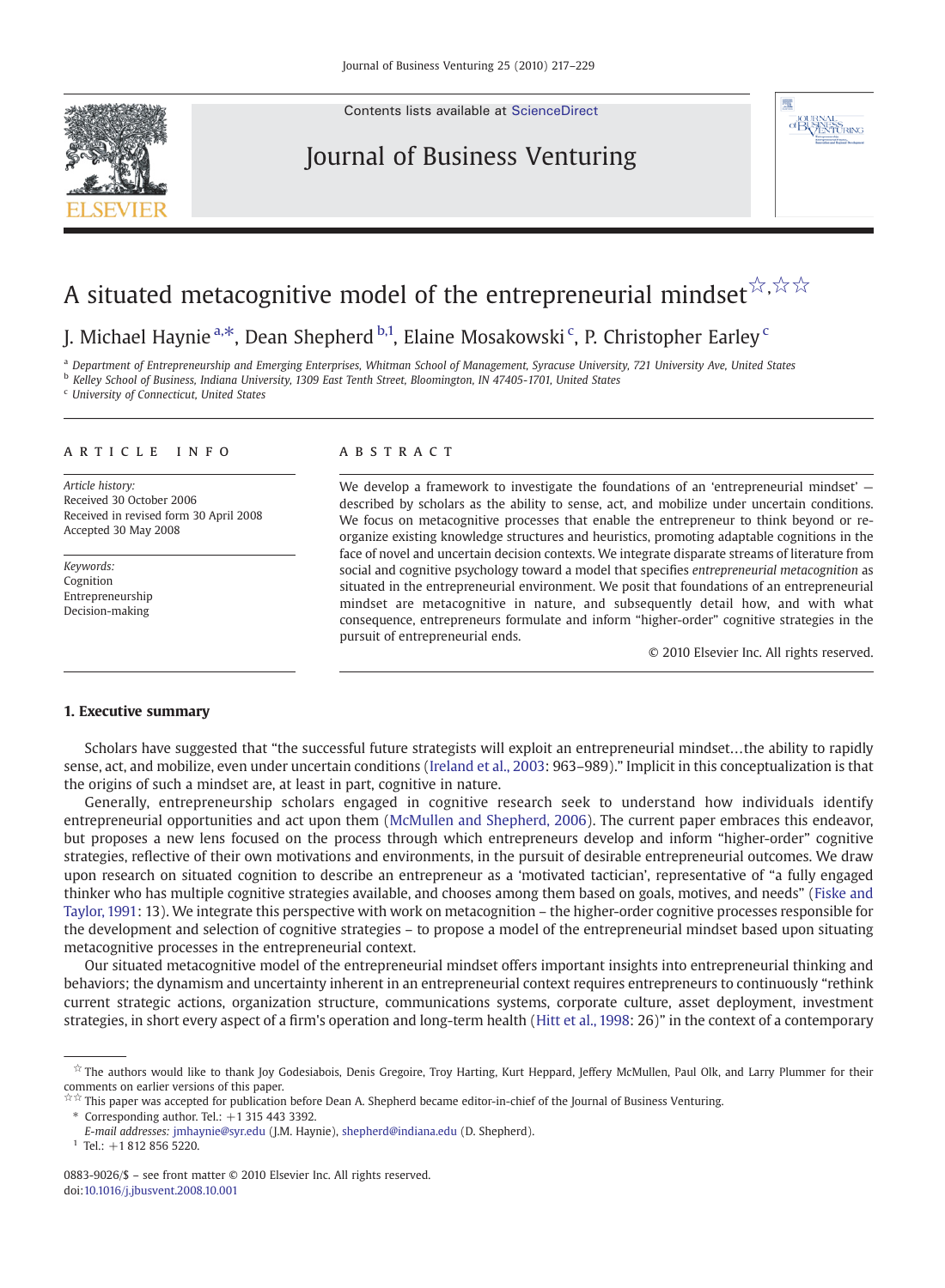business environment where both technology and knowledge are becoming obsolete at a rate unprecedented in history [\(Wankat](#page-12-0) [and Oreovicz, 1998\)](#page-12-0). To that end, entrepreneurs such as John Chambers of Cisco Corporation, Charles Schwab, Richard Branson of Virgin-Atlantic, and Paul Orfalea of Kinko's describe cognitive strategies such as thinking in pictures, employing analogies, and synthesizing information relative to some goal as critical 'thinking' techniques they developed to overcome the complexity of the business environment. Each entrepreneur credits these techniques for helping them identify opportunities, consider alternatives, and overcome dynamism in a way fundamentally different from their contemporaries ([Fortune magazine, 2002\)](#page-11-0). In the context of cognitive science, these techniques represent examples of learned strategies that promote the process of "thinking about thinking," or more precisely metacognition.

Why is it that these entrepreneurs 'think' differently about a given entrepreneurial task (and subsequently behave differently)? Why do these entrepreneurs credit 'the way they think' with being a key element of their success? We suggest that differences in performance on entrepreneurial tasks may be explained, in part, by the role that metacognition plays in promoting cognitive adaptability. Importantly, metacognition can be enhanced through training [\(Schmidt and Ford, 2003;](#page-11-0) [Nietfeld and Schraw, 2002; Mevarech, 1999\)](#page-11-0). Given the previously acknowledged complexity and dynamism that characterize entrepreneurial environments, the ability of entrepreneurs to engage metacognitive processes is related to their ability to cognitively adapt, and therefore perform effectively given a changing and often novel context. As such the insights and prescriptions suggested by the model have potentially important implications for both the theory and practice of entrepreneurship.

### 2. Introduction

Scholars posit that "the successful future strategists will exploit an entrepreneurial mindset…the ability to rapidly sense, act, and mobilize, even under uncertain conditions" ([Ireland et al., 2003](#page-11-0): 963–989). To sense and adapt to uncertainty characterizes a critical entrepreneurial resource ([Ireland et al., 2003; Krauss et al., 2005; McGrath and MacMillan, 2000\)](#page-11-0), and extant conceptualizations of an entrepreneurial mindset indicate that this resource is, at least in part, cognitive in nature. That said, while the ability to sense, act, and mobilize may be central to entrepreneurship, entrepreneurial cognition researchers have focused primarily on those cognitive processes that inhibit adaptive cognitions in the face of dynamic, uncertain environments (e.g. embedded biases [\(Mitchell et al., 2000\)](#page-11-0), decision heuristics ([Alvarez and Busenitz, 2001; Busenitz and Barney, 1997](#page-10-0)), and overconfidence bias [\(Hayward et al., 2006](#page-11-0)). Such an acknowledgement is not a criticism of this research, rather we highlight the orientation of the extant literature to distinguish our purpose, which is to investigate those cognitive processes that may enable entrepreneurs to think beyond existing knowledge structures and heuristics, to promote adaptable cognitions in an entrepreneurial context.

In this article we represent the foundation of the entrepreneurial mindset to be cognitive adaptability, which we define simply as the ability to be dynamic, flexible, and self-regulating in one's cognitions given dynamic and uncertain task environments. Adaptable cognitions are important in achieving desirable outcomes from entrepreneurial actions [\(Krauss et al.,](#page-11-0) [2005](#page-11-0)). In this paper we develop a situated, metacognitive model of the entrepreneurial mindset that integrates the conjoint effects of entrepreneurial motivation and context, toward the development of metacognitive strategies applied to information processing within an entrepreneurial environment. We draw from social cognition literatures to describe the entrepreneur as a 'motivated tactician', representative of "a fully engaged thinker who has multiple cognitive strategies available, and chooses among them based on goals, motives, and needs ([Fiske and Taylor, 1991:](#page-11-0) 13)" to act (or not) in response to perceived opportunities ([McMullen and Shepherd, 2006\)](#page-11-0). We integrate this perspective with work on metacognition – most simply described as "thinking about thinking" [\(Flavell, 1979, 1987\)](#page-11-0) – to develop a model that concomitantly describes the process through which the goals and motivations of the entrepreneur, as well as the attributes of the entrepreneurial context, are represented – and ultimately serve to define – metacognitive strategies responsible for framing how one senses, reflects, and adapts strategies to 'think' about entrepreneurial action. Our model of the entrepreneurial mindset makes three, primary contributions.

First, a metacognitive lens allows for the dynamic consideration of cognitive functioning focused on how decision heuristics and strategies develop, adapt, and are employed over the duration of the entrepreneurial process. Our model enables the study of the dynamics of sense-making in a context that begins prior to the identification of the entrepreneurial opportunity, and runs through the many stages and steps associated with entrepreneurial action. Second, metacognitive processes are important in dynamic, uncertain environments like those that entrepreneurs typically face. When environmental cues change, individuals adapt their cognitive responses and develop strategies for responding to the environment [\(Earley et al., 1989; Shepherd et al.,](#page-11-0) [2007\)](#page-11-0). Researchers have found that metacognitive awareness is positively related to adaptable decision-making [\(Schraw and](#page-11-0) [Dennison, 1994\)](#page-11-0). Individuals who are metacognitively aware are more likely to formulate and evaluate multiple alternatives to process a given task, and are also highly sensitized and receptive to feedback from the environment that can be incorporated into subsequent decision frameworks ([Melot, 1998\)](#page-11-0). Given the dynamism and uncertainty surrounding entrepreneurial action ([Knight, 1921; McMullen and Shepherd, 2006\)](#page-11-0), metacognition facilitates studying how entrepreneurs adapt to their evolving and unfolding context and why some adapt while others do not. Finally, metacognition is not a dispositional trait, but instead represents a learned process ([Nelson, 1996](#page-11-0)), which can be enhanced through training [\(Schmidt and Ford, 2003; Nietfeld and](#page-11-0) [Schraw, 2002; Mevarech, 1999\)](#page-11-0). We offer a situated metacognitive model of an entrepreneurial mindset; the inclusion of metacognitive training in entrepreneurship pedagogy will advance 'adaptable' thinking — an attribute of fundamental importance to entrepreneurs.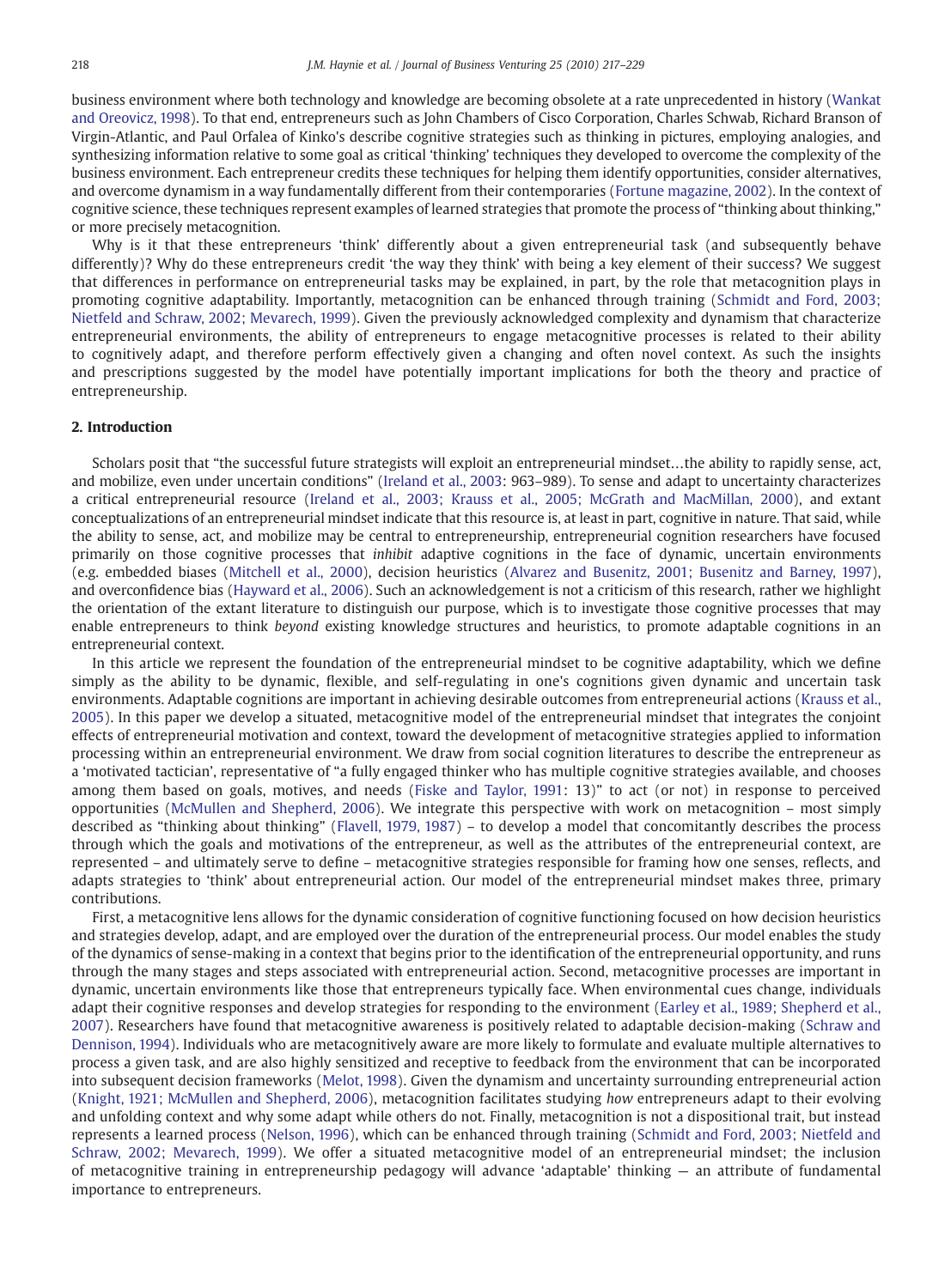#### 3. A situated metacognitive model of an entrepreneurial mindset

#### 3.1. Situating cognitive and metacognitive processes

Some have suggested that the field of cognitive science has carried the computer metaphor of human cognition too far, failing to allow for an interaction between individual cognition and the social/environmental context ([Schwarz, 1998a; Tetlock, 1990](#page-11-0)). Static models based on scripts, heuristics, and decision biases depend implicitly upon the consistency of information processing across settings, and emphasize mechanisms for conserving limited cognitive resources. Alternatively, recent advances in 'situated cognition' research conceptualize information processing strategies as dynamic, and adaptable in response to the environmental context [\(Operario and Fiske, 1999\)](#page-11-0). Given that our interest is focused on understanding how the entrepreneurial context interacts with the goals and motivations of the entrepreneur to inform the development of an entrepreneurial mindset, we adopt a sociocognitive orientation. Like [Schwarz \(1998a,b\)](#page-11-0), we assume that models based primarily on individuals' constrained information processing capabilities are limited in their ability to address the dynamic interplay of entrepreneurial context, individual thought, and human motivations from which important entrepreneurial outcomes such as opportunity recognition and action may result. Adopting a socio-cognitive framework suggests a conceptual basis for investigating how, and with what consequence, the concomitant consideration of the motivations of the entrepreneur and the entrepreneurial environment serve to inform the development of metacognitive strategies activated in response to entrepreneurial tasks.

Metacognition describes the process of formulating strategies positioned to choose from a set of available cognitive mechanisms, given what the individual understands about their own motivations, assumptions, strengths, and weaknesses [\(Flavell, 1987\)](#page-11-0). To think metacognitively, for example, describes such activities as "to be self-aware, to think aloud, to reflect, to be strategic, to plan, to have a plan in mind, to know what to know, to self-monitor" [\(Guterman, 2002](#page-11-0): 285). Importantly metacognition is not represented in the literature – or in this article – as a dispositional trait, but instead as a dynamic, learned response that can be enhanced through experience and training [\(Schmidt and Ford, 2003; Flavell, 1987\)](#page-11-0). In essence, metacognition represents the control that the individual has over their own cognitions as a function of a differing ability (between individuals or within an individual over time or from training) to consider alternative cognitive strategies in light of a changing environment. Given this conceptualization, it follows that control over one's cognitions that results in an ability to consider alternative cognitive strategies makes for more dynamic information processing; the normative implications of metacognition are potentially important in entrepreneurship. For example, Staw and his colleagues demonstrate that employing a metacognitive strategy is positively related to an individual's ability to choose the most appropriate/effective course of action in light of his or her motivations, and changing environmental context [\(Staw and Boettger, 1990;](#page-12-0) Staw et al., 1981). Alternatively, studies have demonstrated that individuals constrained in their metacognitive abilities are less likely to engage alternative strategies, and are therefore less adaptable when the decision-context changes, or when it is novel and uncertain ([Batha and](#page-10-0) [Carroll, 2007\)](#page-10-0).

#### 3.2. Conceptual model

Our situated, metacognitive model of the entrepreneurial mindset is presented in [Fig. 1,](#page-3-0) and is explained stepwise based on its five major elements. The elements of the metacognitive model depicted here represent a set of inter-related processes that together describe metacognitive functioning. The model is described below as follows: Step 1) the conjoint effect of the environmental context and entrepreneurial motivation; Step 2) the activation of metacognitive awareness, Step 3) the critical metacognitive resources – metacognitive knowledge and metacognitive experience, Step 4) metacognitive strategy formulation, and Step 5) metacognitive monitoring and performance feedback mechanisms. Although the five steps represent the causal chain of an entrepreneurial mindset, adaptation may not begin with Step 1 as the model is representative of an iterative process (such as with, for example, sensemaking [[Weick, 1979\]](#page-12-0)). Propositions relating the process components of an entrepreneurial mindset are also presented.

#### 3.3. Boundary conditions and key assumptions

Prior to developing the framework more fully, it is important to clearly detail the boundary conditions and key assumptions applied to the development of the model. We chose to situate our metacognitive model in the entrepreneurial context for two reasons. First, metacognition represents a mechanism that facilitates adaptive cognitions, and ultimately adaptive actions. A key success factor in the performance of entrepreneurial tasks is adaptability ([Ireland et al., 2003; Shepherd et al., 2007\)](#page-11-0). Further, metacognitive processes are activated in response to contexts that are perceived by the individual to be dynamic, uncertain, and novel. A fundamental assumption of entrepreneurship is that the context is often high in novelty, uncertainty, and dynamism. For example, entrepreneurship refers to the discovery, evaluation, and exploitation of opportunities to bring into existence future good and services [\(Shane and Venkataraman, 2000](#page-11-0)), and entrepreneurial action involves acting "upon the possibility that one has identified an opportunity worth pursuing" ([McMullen and Shepherd, 2006:](#page-11-0) 132). A metacognitive model situated in the entrepreneurial context is likely to have greater explanatory ability – and practical importance – than a model developed in contexts where adaptability is less central, and the task involves less uncertainty and novelty. Although our model is not industry specific, it is more applicable to those industry sectors that demand and reward the ability to adapt one's approach to thinking and problem-solving, and ultimately patterns of action.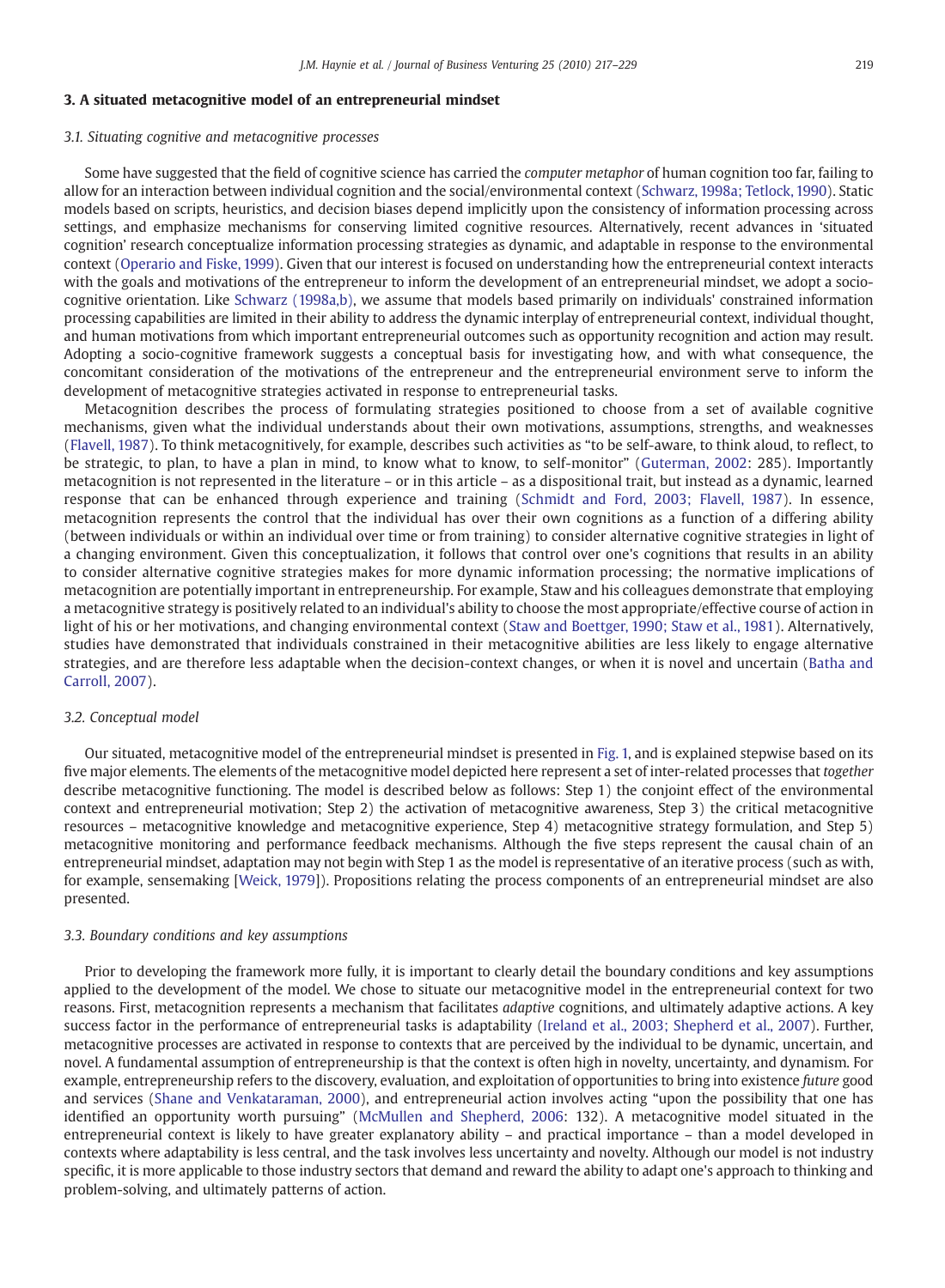<span id="page-3-0"></span>

Fig. 1. A situated metacognitive model of the entrepreneurial mindset.

Our model focuses on the metacognitive rather than the cognitive level of analysis. In the context of entrepreneurship, cognition is defined as the "knowledge structures [heuristics, schema] that people use to make assessments, judgments, or decisions involving opportunity evaluation, venture creation, or growth" ([Mitchell et al., 2002a,b:](#page-11-0) 97). Alternatively, metacognition describes a higher-order process that reflects one's awareness and control over the knowledge structures that are employed to make assessments, judgments, or decisions. Flavell writes that metacognition represents the individual's "knowledge and cognition about cognitive phenomena" [\(1979\).](#page-11-0) For example, when faced with a new and novel decision task, a metacognitively aware individual might engage in self-questioning strategies designed to relate the current task to past experiences, incrementally test alternative solutions and reflect on differing outcomes, or draw upon prior knowledge, experience, and intuition to formulate a set of strategic alternatives.

To be clear in terms of distinguishing metacognition from cognition, we offer an example both situated in the extant entrepreneurship literature, and also in an entrepreneurial decision context. Consider an entrepreneur faced with the entrepreneurial task of developing marketing strategy for a new venture in preparation for an important meeting with a venture capitalist. Before the entrepreneur is prepared (as a matter of a cognitive progression) to evaluate alternative marketing strategies, the entrepreneur must first formulate a strategy to frame how he or she will 'think' about this task. This process is metacognitive. Suppose the entrepreneur frames the task in a way consistent with what [Sarasvathy \(2001\)](#page-11-0) describes as 'effectuation'. The entrepreneur's effectual approach to 'thinking' about how to frame the entrepreneurial task will subsequently define the set of available, alternative outcomes from which the entrepreneur will ultimately select a response. Consider that, for example, a causal strategy to 'think' about the entrepreneurial task [as opposed to effectual] would likely result in a very different set of alternative strategies from which to select a course of action. The process responsible for ultimately selecting a response (i.e. a guerilla marketing campaign) is cognitive – the process responsible for ultimately selecting how the entrepreneur will frame the entrepreneurial task (effectuation) is metacognitive. Thus to study metacognition is not to study why the entrepreneur selected the guerrilla marketing strategy for a set of alternative strategies (cognition), but instead to study the higher-order cognitive process that resulted in the entrepreneur framing the task effectually, and thus why and how the guerrilla marketing strategy was included in a set of alternative responses to the decision task (metacognition).<sup>2</sup>

Finally, consistent with empirical findings from the education and psychology literatures, we conceptualize metacognitive awareness as an ability that can be developed, and not as a dispositional trait ([Mevarech, 1999](#page-11-0)). The development and application

 $<sup>2</sup>$  This distinction highlights an additional boundary condition; because our model operates at the metacognitive level of analysis, it is not our purpose to</sup> explain heterogeneity in the cognitive-level inputs to the model (differences in motivation, perceptions of context/environmental conditions, goals). Instead our purpose is to investigate how these attributes influence the metacognitive processes associated with dynamic and adaptable processing of the entrepreneurial environment.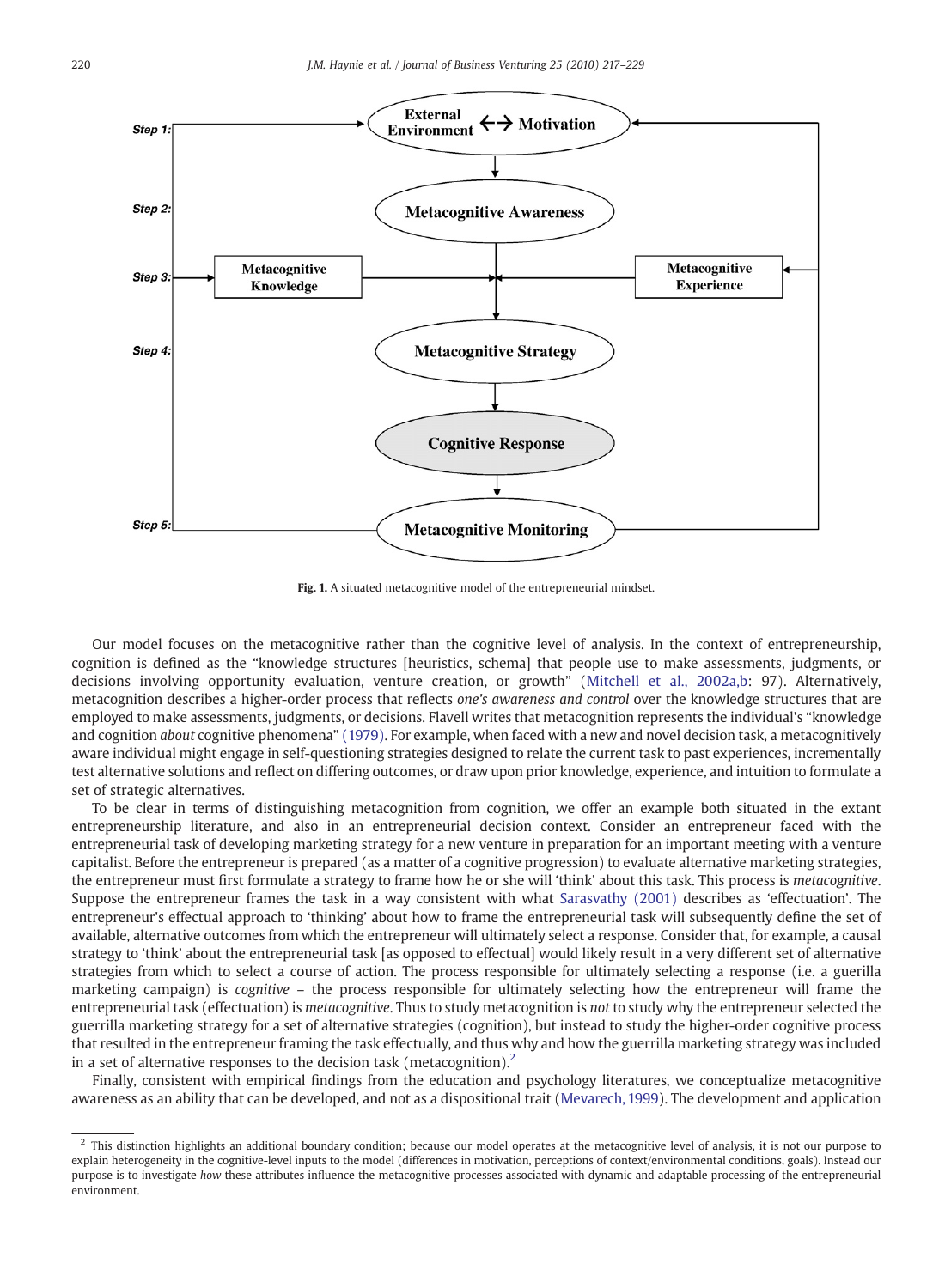of metacognitive processes cannot be predicted "with even a moderate degree of accuracy" from domain knowledge ([Glenberg and](#page-11-0) [Epstein, 1987](#page-11-0)) and is "separate from other cognitive constraints on learning" such as intelligence [\(Shraw and Dennison, 1994:](#page-11-0) 461). Multiple studies – across contexts – demonstrate that metacognitive training manipulations relate positively to improvements in decision performance in the face of new and complex decision tasks ([Batha and Carroll, 2007](#page-10-0)).

#### 3.4. The causal chain of an entrepreneurial mindset

#### 3.4.1. Step 1: the interaction of the environment and entrepreneurial motivation

Recently many prominent psychologists have assumed a situated cognition perspective, embracing the notion that individual motivations and environment influence the development and selection of cognitive strategies ([Earley et al., 1989; Kahneman, 1973;](#page-11-0) [Schwarz, 1998a; Staw and Boettger, 1990; Tetlock, 1990\)](#page-11-0). [Allen and Armour-Thomas \(1993: 204\)](#page-10-0) noted that cognitive processes "emerge, develop, and are displayed within a socio-cultural milieu… [and that] contextual forces serve a socializing function in shaping the development and deployment of mental processes in ways that facilitate or constrain task performance." This description focuses the study of cognition toward how and why an individual interacts with people and situations ([Suchman,](#page-12-0) [1987\)](#page-12-0). As result, it is impossible to separate the actor from the context, because the actor constructs mental models that facilitate reasoning based on goals, motivations, and inputs from that environment [\(Tetlock, 1990\)](#page-12-0). Entrepreneurship scholars adopting a situated cognition perspective have suggested that certain motivational states activate specific cognitive interpretations, such as, the formation of a belief that specific changes in the environment represent an opportunity worth acting upon ([Shepherd et al.,](#page-12-0) [2007](#page-12-0)).

The top of [Fig. 1](#page-3-0) depicts the relationship between an entrepreneur's motives and context. Motives influence how the environment is perceived and interpreted (Griffi[n and Ross, 1991; Schacter, 1996\)](#page-11-0). That is, an entrepreneur's motivation serves to direct his or her attention to contextual cues that signal changes in that environment that in an entrepreneurial context, may represent opportunities ([Shepherd et al., 2007](#page-12-0)). At the same time, the environment may define an individual's motives ([Wyer and](#page-12-0) [Srull, 1989](#page-12-0)). For example, a hostile environment often motivates decision makers to avoid losses, while a munificent environment motivates them to seek gains [\(Davies and Walters, 2004](#page-11-0)). The interaction between the environment, and one's entrepreneurial motivation, serves as the basis for the development and employment of metacognitive strategies focused on satisfying one's motives through entrepreneurial action; that is, achieving a desirable entrepreneurial outcome. Although the desirability of entrepreneurial outcomes differs across entrepreneurs, they are defined as being congruent (desirable) or incongruent (undesirable) with his or her motives given the nature of the entrepreneurial task. Entrepreneurial outcomes can be represented as opportunity discovery [\(Shane, 2000; Shane and Venkataraman, 2000\)](#page-11-0), a speedy decision [\(Alvarez and Busenitz, 2001; Eisenhardt, 1989](#page-10-0)), or substantially growing the firm ([Hmieleski and Corbett, 2008; Wiklund and Shepherd, 2003\)](#page-11-0). Therefore, the extent to which the entrepreneur understands and interprets the environment – within the context of his or her own motivations – will serve to focus metacognitive processing toward the development and evaluation of alternative strategies appropriate to achieve desirable entrepreneurial outcomes. This conceptualization is consistent with Jost and colleagues, who noted that individuals are "dynamic, flexible, selfregulating creatures who are sensitive to variations in their social and physical environments and who plan and implement a wide variety of personal and social goals for the purpose of understanding and changing reality" ([Jost et al.,1998](#page-11-0): 138). As such, our model of an entrepreneurial mindset describes metacognitive processing as originating from the conjoint effects of 1) the environment in which the entrepreneur functions, and 2) the motivations of the entrepreneur through which the environment is interpreted. This is an intuitive, but nonetheless critical, first step in terms of understanding the role that the entrepreneurial environment – together with the motivations of the entrepreneur – plays in ultimately defining entrepreneurial actions. Thus,

Proposition 1. The entrepreneur's motivations and environment conjointly activate metacognitive processing, focused on developing and evaluating alternative cognitive strategies appropriate to achieve desirable entrepreneurial outcomes.

#### 3.4.2. Step 2: metacognitive awareness

While how the entrepreneur perceives and interprets the interaction between the environment and his or her own motivations directs the focus of metacognitive processing (i.e. toward achieving a desirable entrepreneurial outcome in the face of a changing context), the extent (level of effort) of that processing depends upon the entrepreneur's level of metacognitive awareness. Metacognitive awareness represents a general level of awareness one has concerning their own cognitions focused on a specific entrepreneurial task. Entrepreneurial tasks are those central to discovering, evaluating, and exploiting opportunities to create future goods and services [\(Shane and Venkataraman, 2000](#page-11-0)). [Brockner et al. \(2003\)](#page-10-0) described several tasks central to successful entrepreneurial action, including conceiving the entrepreneurial idea, screening the idea, procuring resources, and proving the business model through execution.

Metacognitive awareness is heightened – or lessened – based on how the perceived level of novelty, uncertainty, and dynamism associated with the task. In this regard, metacognitive awareness can be considered analogous to the volume of a stereo receiver where as the perceived novelty, uncertainty, and dynamism of the entrepreneurial task increase, so does metacognitive awareness (see [Flavell, 1979, 1987; Kahneman, 1973\)](#page-11-0). Increases in metacognitive awareness, in turn, make it more likely that the entrepreneur will engage metacognitive resources toward formulating and evaluating multiple, alternative strategies for processing the entrepreneurial task, and determining the actions most likely to produce his or her desired outcome.

It is important to acknowledge that we assume heterogeneity in the novelty, uncertainty, and dynamism of entrepreneurial tasks; that is, while uncertainty and newness are central [generalizable] to the entrepreneurial process [\(Knight, 1921; McMullen](#page-11-0)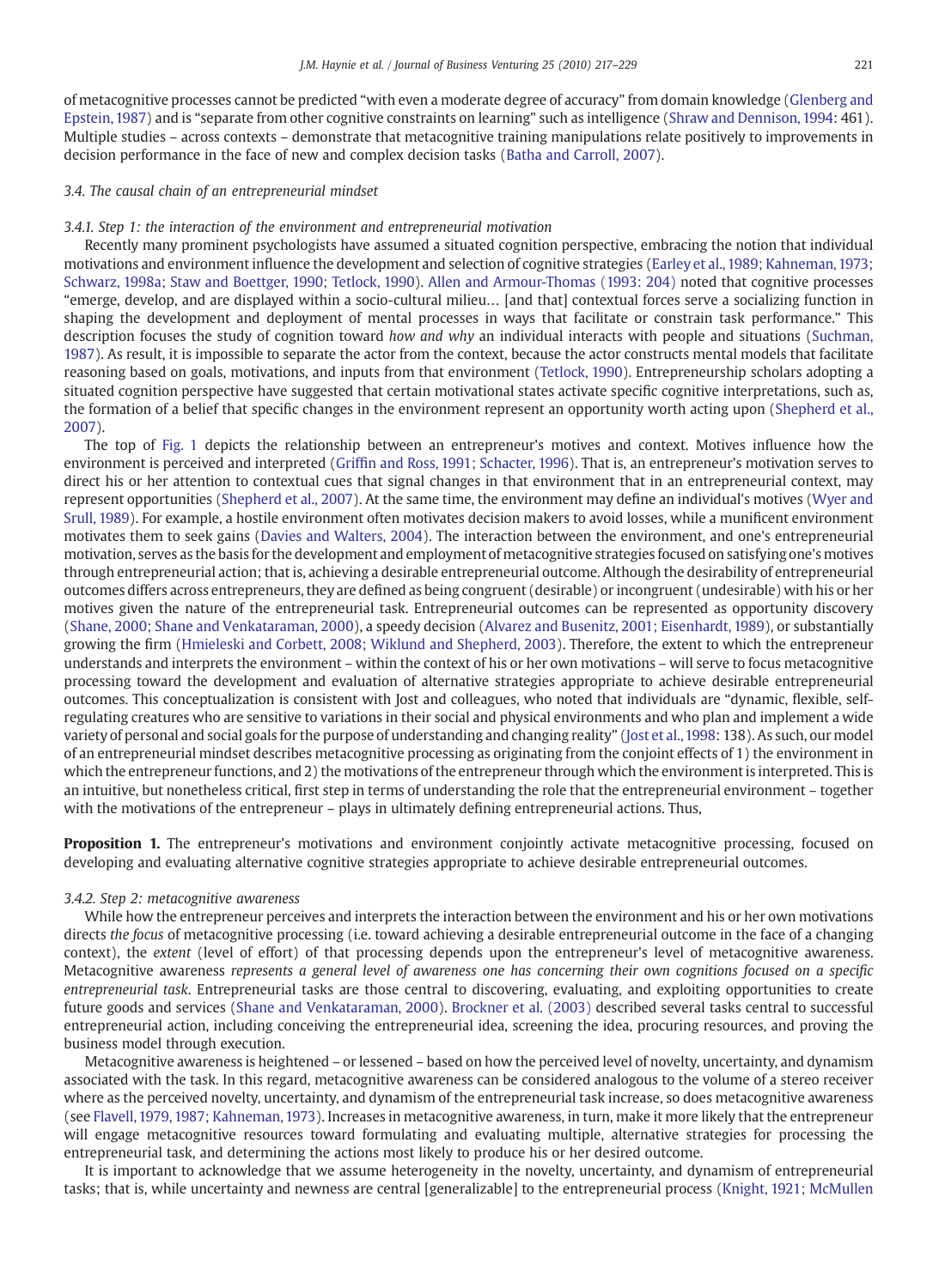[and Shepherd, 2006\)](#page-11-0), variability exists across the tasks that make up the entrepreneurial process. Entrepreneurial tasks have been characterized in terms of high uncertainty [\(Knight, 1921; McMullen and Shepherd, 2006](#page-11-0)), involve novelty — newness in terms of new products, new markets, and/or new organizations [\(Lumpkin and Dess, 1996](#page-11-0)), and must deal with a rapidly changing environment [\(Eisenhardt, 1989; Eisenhardt and Martin, 2000\)](#page-11-0). This implies that [generally] entrepreneurs are likely to have heightened metacognitive awareness relative to managers of well established firms, in stable environments, offering incremental improvements to existing products in existing markets. That said, in the context of the entrepreneurial process it is also likely that some entrepreneurial tasks may be perceived by the entrepreneur as routine, clearly defined, and stable. In these cases, metacognitive awareness in response to the task at hand decreases. Thus,

Proposition 2. The greater the perceived novelty, uncertainty, and dynamism associated with the entrepreneurial task, the higher the metacognitive awareness.

#### 3.4.3. Step 3: metacognitive resources: metacognitive knowledge and metacognitive experience

The level of metacognitive awareness activated in response to an entrepreneurial task will determine the extent to which metacognitive resources are employed in the process of formulating a strategy to 'think' about a specific entrepreneurial task. [Flavell \(1987\)](#page-11-0) highlighted two types of metacognitive resources – metacognitive knowledge and metacognitive experience – which play key roles in the formulation of metacognitive strategies.

Metacognitive knowledge refers to one's conscious and cognitive understanding of 1) people, 2) tasks, and 3) strategy [\(Flavell,](#page-11-0) [1987\)](#page-11-0). Metacognitive knowledge of people reflects perceptions about oneself, and about others, in terms of competencies, weaknesses, and also about how people think. Examples include a belief that one is good at dealing with the "hard" numbers of a business, and less competent in the "softer" tasks of human resource management (intra-individual); or a belief about how another person thinks (inter-individual), and knowledge that people make mistakes in their thinking, such as a recognition that most people are overconfident (universal). Alternatively, metacognitive knowledge of tasks refers to the nature of information acquired by an individual concerning a specific activity (i.e., calculating cash flows, or writing a business plan). Metacognitive knowledge of tasks influences how information is used in various contexts, or in light of varying goals. For example consider an entrepreneur reviewing a business plan from a potential partner, with an eye toward forming a strategic alliance. The plan is highly technical, and densely written, thus requiring a considerable investment of time for full comprehension. Alternatively, less time will be invested – and the entrepreneurs focus may be different – when the same entrepreneur reviews a business plan for a university's business plan competition. While the activity is the same (reviewing a business plan), both the time invested, and the nature of the information acquired by the entrepreneur will be different as a function of the disparate purposes of the substantially similar task. Finally, metacognitive knowledge of strategy refers to procedures for ensuring that a cognitive strategy is appropriate for achieving some desired goal. For the example of the entrepreneur reviewing a business plan with unique and tightly packed information, metacognitive knowledge of strategy might lead him or her to skim the material briefly to decide the best procedure for assessing the business opportunity given what he or she knows about the market or the technology (e.g., first, evaluate the top management team; second, search the financial statements for "fatal flaws", etc.). Metacognitive knowledge represents a resource that is informed based on what the entrepreneur understands to be true about people, tasks, and strategy, and can be brought to bear upon the task of formulating a metacognitive strategy to realize a desired outcome from the entrepreneurial task at hand.

The second type of metacognitive resource, metacognitive experience, consists of individual experiences that are affective, based on cognitive activity, and serve as a conduit through which previous memories, intuitions, and emotions may be employed as resources given the process of making sense of a given task [\(Flavell, 1987](#page-11-0)). For example, an entrepreneur has a metacognitive experience if he or she has the feeling that something is hard to do or comprehend. Likewise, metacognitive experiences occur if the entrepreneur perceives that he or she is failing at some cognitive task, or if one has the feeling that a goal is difficult to attain. Another example is a feeling of knowing how actions are likely to unfold. These experiences arise in everyday life, and are more easily interpreted with age and experience ([Flavell, 1987\)](#page-11-0). Metacognitive experiences allow entrepreneurs to better interpret their social world ([Earley and Ang, 2003](#page-11-0)) and therefore, along with metacognitive knowledge, serve to frame how the entrepreneur will interpret a given entrepreneurial task. As such, metacognitive experience represents a stock of cognitive resources representative of the entrepreneur's intuitions, affective experiences, and emotions, which can be brought to bear on formulating a metacognitive strategy to realize a desired outcome.

It is important to note that knowledge and experiences can only be characterized as metacognitive in cases when the individual has an awareness of how that knowledge or experience relates to formulating a strategy to process the task at hand. The extent to which the entrepreneur will draw upon these metacognitive resources (metacognitive knowledge and experience) is a function of metacognitive awareness. The more metacognitively aware, the more the entrepreneur will work to consciously control his or her cognitions in a way so as to employ mechanisms such as analogical reasoning, think-aloud protocols, and counterfactual thinking each mechanism positioned to allow the entrepreneur to draw knowledge and experiences to the metacognitive level and apply those resources toward the formulation of a metacognitive strategy. Thus,

Proposition 3. The higher an entrepreneur's metacognitive awareness, the greater the reliance on metacognitive knowledge and metacognitive experience in formulating strategies to achieve a desired outcome on the entrepreneurial task.

Proposition 4. For a given level of metacognitive awareness, the greater an entrepreneur's reliance on metacognitive knowledge and metacognitive experience, the more desirable the outcome on the entrepreneurial task.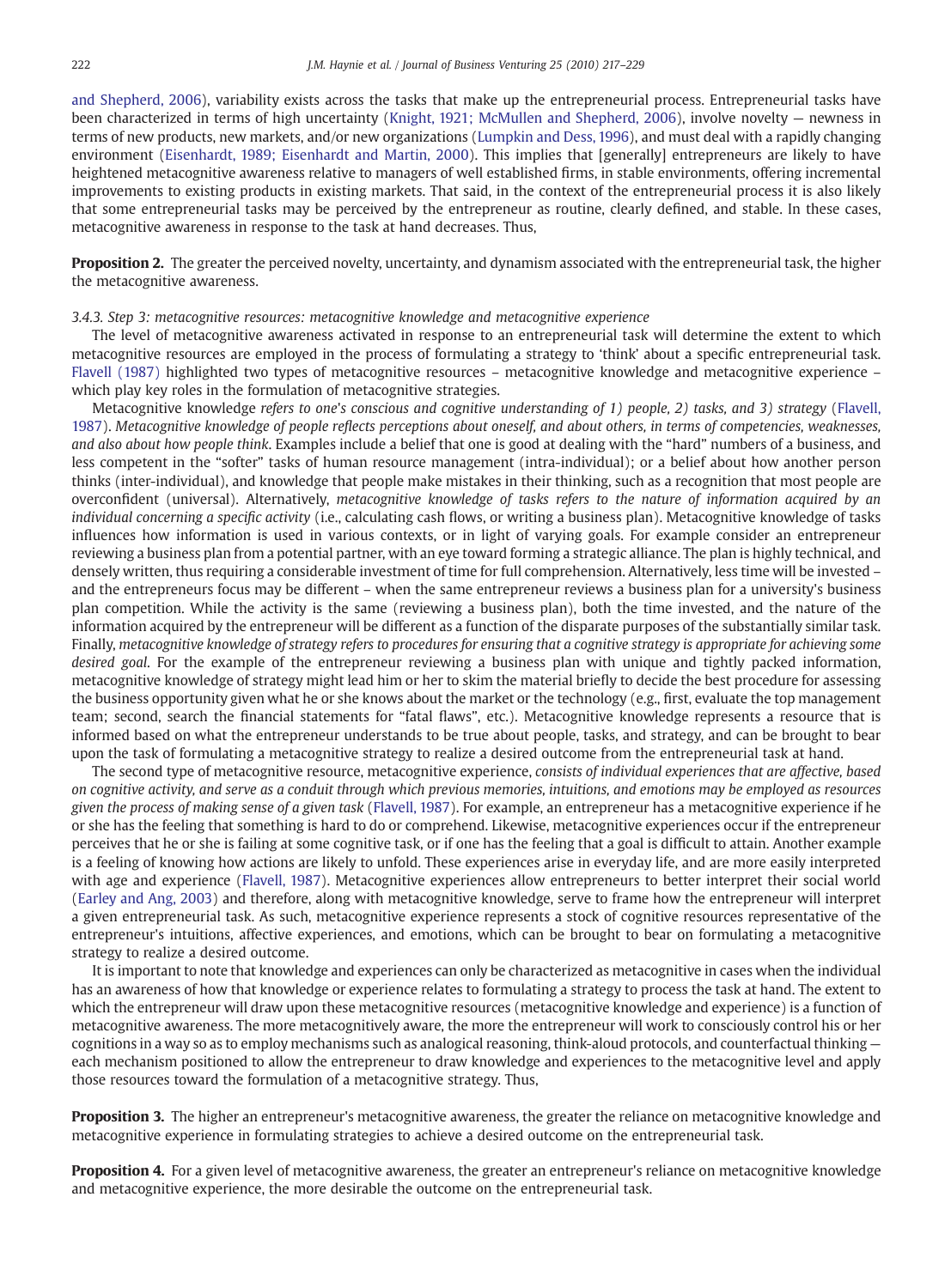#### 3.4.4. Step 4: metacognitive strategy

Metacognitive resources serve to inform the development of a metacognitive strategy, which is most simply defined as one's strategic approach to 'thinking' about the entrepreneurial task at hand in light of the entrepreneur's motivation and the perceived attributes of the environment. More specifically, metacognitive strategy refers to the framework formulated by the entrepreneur through which to evaluate multiple, alternative responses to processing the entrepreneurial task. For example, for processing a particular task the entrepreneur may typically rely upon a strategy based on a purely empirical, data-driven approach. When this entrepreneur is faced with task in the context of a highly ambiguous situation – one where the data is unclear or unavailable – a metacognitively aware individual will draw upon metacognitive resources to formulate a metacognitive strategy positioned to generate alternatives to the original cognitive strategy (data analysis), such as the use of analogies. Metacognitive strategies define the selection of what is perceived to be the most appropriate cognitive response (based on motivation and the environment), from a set of available cognitive responses (cf [Fiske and Taylor, 1991](#page-11-0)).

Consider an experienced entrepreneur faced with the challenge of deciding the most appropriate avenue through which to secure funding for his or her venture. The entrepreneur has knowledge of various strategies for securing such funding (angels, friends and family, venture capital, etc.), as well as past experiences funding similar ventures. The entrepreneur also has intuitions as to the most appropriate funding source given the nature of the particular venture. This knowledge is enacted through the development of a metacognitive strategy – a strategy for 'thinking about thinking' given the task at hand – focused on the most appropriate cognitive response so as to secure funding for the venture. Our model does not explain which particular cognitive response an entrepreneur will use, other than saying it will depend upon the entrepreneurial context (his or her motivations and perceived external environment), and his or her stock of metacognitive resources. That said, we do posit that the conscious and controlled cognition inherent in the development of a metacognitive strategy is positively related to a desirable outcome for the task at hand. This is because the development of metacognitive strategies in response to a novel, uncertain, and/or dynamic entrepreneurial task, by definition, represents controlled (rather than heuristic-based) processing, allowing for the evaluation of multiple, competing alternative responses to the task. Staw and his colleagues demonstrated that employing a metacognitive strategy is likely to help an individual avoid using the wrong strategy to address a problem given his or her motivations and the perceived external environment ([Staw and Boettger, 1990; Staw et al., 1981\)](#page-12-0). Thus,

Proposition 5. The greater an entrepreneur's use of metacognitive strategies, the more desirable the outcome for the entrepreneurial task (relative the entrepreneur's motives and perceived environment).

#### 3.4.5. Step 5: monitoring and feedback

Metacognitive monitoring represents the process of seeking and using feedback to re-evaluate and adapt motives, metacognitive resources, and the formulation of metacognitive strategies appropriate for "managing" a changing environment. [Flavell \(1987: 23\)](#page-11-0) noted that "while a cognitive strategy is simply one to get the individual to some cognitive goal or sub goal…the purpose [of a metacognitive strategy] is no longer to reach the goal, but rather to feel confident that the goal has been accomplished". Monitoring of an entrepreneur's own cognitions can occur both during attention to a particular entrepreneurial task, and also in response to some outcome that results from the decision-making process. Metacognitive monitoring allows the entrepreneur to reflect on how, why, and when to use certain strategies (as opposed to others), given a changing environment and his or her own motivations. For example, one aspect of metacognitive monitoring is recognition of task demands, such as the complexity of a perceived business opportunity. A serial entrepreneur with considerable expertise at identifying and evaluating business opportunities might quickly peruse possible ideas and return to certain ones for in-depth study and analysis, instead of evaluating each idea carefully the first time. After glancing over different ideas, the entrepreneur might notice that one idea for a new business relates to a business idea that he or she had already successfully implemented. This may result in the entrepreneur changing the specific evaluation strategy and delving into the specifics of this idea more carefully, because the entrepreneur is already familiar with the material (monitoring).

Monitoring serves to inform how an entrepreneur perceives the interaction between his or her environment and motivations both across and within cognitive endeavors. Depending on the cognitive outcome, the performance monitoring mechanism will cue the entrepreneur to re-assess his or her metacognitive knowledge and/or metacognitive experience. Depending on the relation of current performance and an entrepreneur's motives, the performance monitoring mechanism will cue the entrepreneur to reevaluate his or her motivation ([Locke et al., 1984; Nelson, 1996\)](#page-11-0). We expect that the information provided through monitoring serves to adapt and define subsequent metacognition, and lead to subsequent adaptation congruent with a changing entrepreneurial environment and motivation. Thus,

Proposition 6. The greater an entrepreneur's metacognitive monitoring, the more desirable the outcome on the entrepreneurial task.

#### 3.5. A practical example

Consider the owner of a bicycle repair business in the 1970s who finds that every two weeks he or she must undertake substantial repairs to a client's bicycle. If the owner's motive is serving the client's needs and fixing the regular damage, the owner may view the client as atypical, concluding that he is an unskilled and uncoordinated rider. If instead the owner seeks to expand this business, he or she may conclude instead that the equipment is not suited for the demands of the rider. In the latter case, the owner may identify an opportunity to sell bikes that sustain extreme abuse.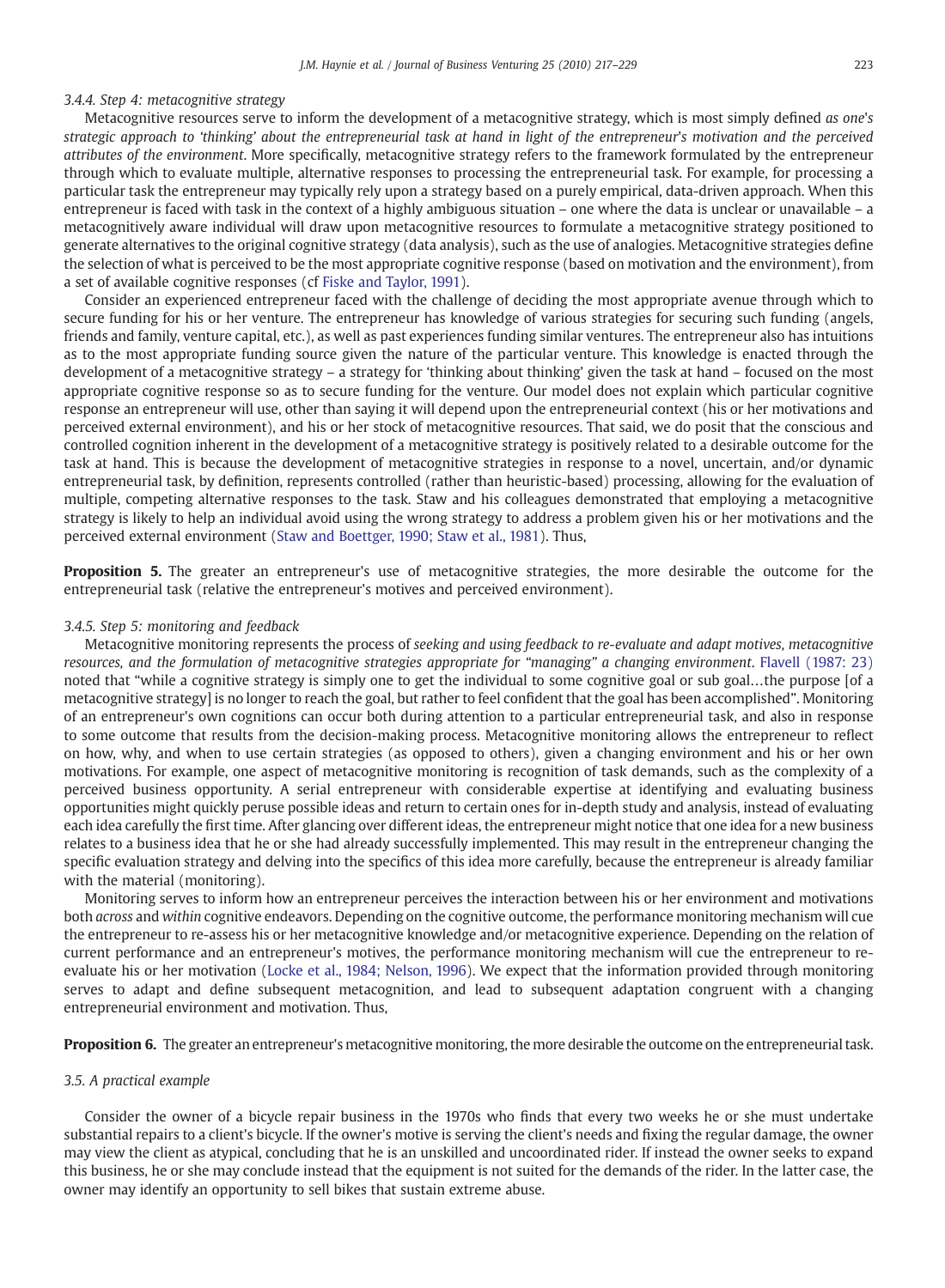Consistent with [Loftus \(2003\),](#page-11-0) [Schacter \(1996\)](#page-11-0), and [Wyer and Srull \(1989\)](#page-12-0), the owner's motives influence the interpretation of his or her external environment. The combination of motivation and the external environment activates the drawing on metacognitive knowledge and metacognitive experience, which in turn directs the use of specific cognitive strategies. For instance, the owner's metacognitive knowledge may lead him or her to develop a general framework for understanding why people buy and ride bicycles — perhaps they don't think about bicycles as mere transportation but as recreational vehicles for exploring natural environments. The owner's metacognitive experience with bicycle design might mean that he or she can use intuition about which of the engineering challenges associated with modifying the frames, wheels, and forks of existing bikes can be made to suit a bicycle as a recreational vehicle (as opposed to mere transportation).

A person's metacognitive knowledge and metacognitive experience direct the use of specific cognitive strategies such as deduction, induction, case-based reasoning, analogical reasoning, or mental simulation. The bicycle shop owner may adopt a strategy of studying related businesses (such as motor-cross motorcycles, all terrain vehicles, and extreme sports) to generate possible business models for this entrepreneurial venture. Cognitively, this strategy would amount to reasoning by analogical transfer ([Clement,1994; Holyoak, 1985\)](#page-11-0), through which a problem is addressed by finding the closest or most similar cases available in memory, comparing and contrasting the focal problem with these cases, and making inferences based on these comparisons. The owner could rethink the metacognitive strategy based on an understanding of how best to explore natural environments and focus instead on high tech toys as status symbols for adults. Another cognitive strategy is to engage in brainstorming with a current client about possible changes in frame, wheels, and forks to develop the product to satisfy his or her needs and then look to satisfy another customer with a similar approach (what [Sarasvathy \(2001\)](#page-11-0) describes as an effectual strategy). The outcomes of these cognitive strategies provide feedback to the various metacognitive dimensions of our model.

#### 4. Cognitive perspectives of an entrepreneurial mindset

We believe that our situated metacognitive model of the entrepreneurial mindset serves to both integrate and extend previous research tying cognition to entrepreneurial outcomes. To illustrate the advantages of our metacognitive model, in the discussion that follows we refer to a number of influential works focused on the cognitive aspects of entrepreneurial outcomes. We do not claim these works to be representative of the entire breadth of the cognitive perspective on entrepreneurship, but cite them here because each has had a significant impact on the field. Our purpose here is to illustrate the potential contribution of incorporating a metacognitive perspective into the ongoing conversation focused on entrepreneurial cognitions.

#### 4.1. Distinction/extension 1

Entrepreneurial cognition research focuses on differences between entrepreneurs as a function of differing cognitive ability, but assumes relative consistency in cognitive processing within a given individual over time; our metacognitive model explains differences based on cognitive adaptability both within and across individuals, and is positioned to consider such differences over time.

Work on heuristics and entrepreneurial cognition focuses on differences between individuals. Differences between entrepreneurs have been considered in terms of the frequency in which heuristics are employed ([Alvarez and Busenitz, 2001](#page-10-0)), the content of those heuristics [\(Chiasson and Saunders, 2005\)](#page-11-0), how heuristics are employed given the type of entrepreneurial task or stage of the entrepreneurial process ([Bryant, 2007](#page-11-0)). The dynamic nature of our metacognitive approach extends this research because it also allows for: 1) a focus on how heuristics are informed and evolve based on attributes of the entrepreneurial environment, 2) a focus on the metacognitive process responsible for the selection of a given heuristic, and 3) a focus on explaining differences within individuals across situations as a function of how changing motives may influence why the entrepreneur abandons or adapts a previously learned heuristic. Put simply, why might an entrepreneur's use of heuristics differ over time? Our metacognitive perspective points to four possible explanations: 1) given a constant motivational state, a change in the task could represent a change in contextual factors triggering an individual's metacognitive process and thus, the potential for a different cognitive strategy to be used, 2) given a constant external environment, a change in one or more of an individual's motivational factors could trigger the metacognitive process and produce a different cognitive response, 3) the outcome of a previous cognitive response could provide performance feedback that stimulates a change in motivational and/or environmental factors, which then triggers changes detailed in the previous two points, and 4) the outcome of a previous cognitive response provides feedback information for metacognitive monitoring and change metacognitive knowledge and/or metacognitive experience, which leads to the selection of a different cognitive strategy. By accommodating intra-individual differences in cognition strategies and subsequent entrepreneurial outcomes, a metacognitive perspective allows for richer explanations, such as why people move in and out of entrepreneurship throughout their life-course.

#### 4.2. Distinction/extension 2

Effectual reasoning describes a decision process distinct from causal reasoning, and theory suggests that these disparate reasoning strategies are not mutually exclusive within an individual; our metacognitive model allows for an empirical investigation into why and when effectual cognitive strategies are used, and why and when causal cognitive strategies are used.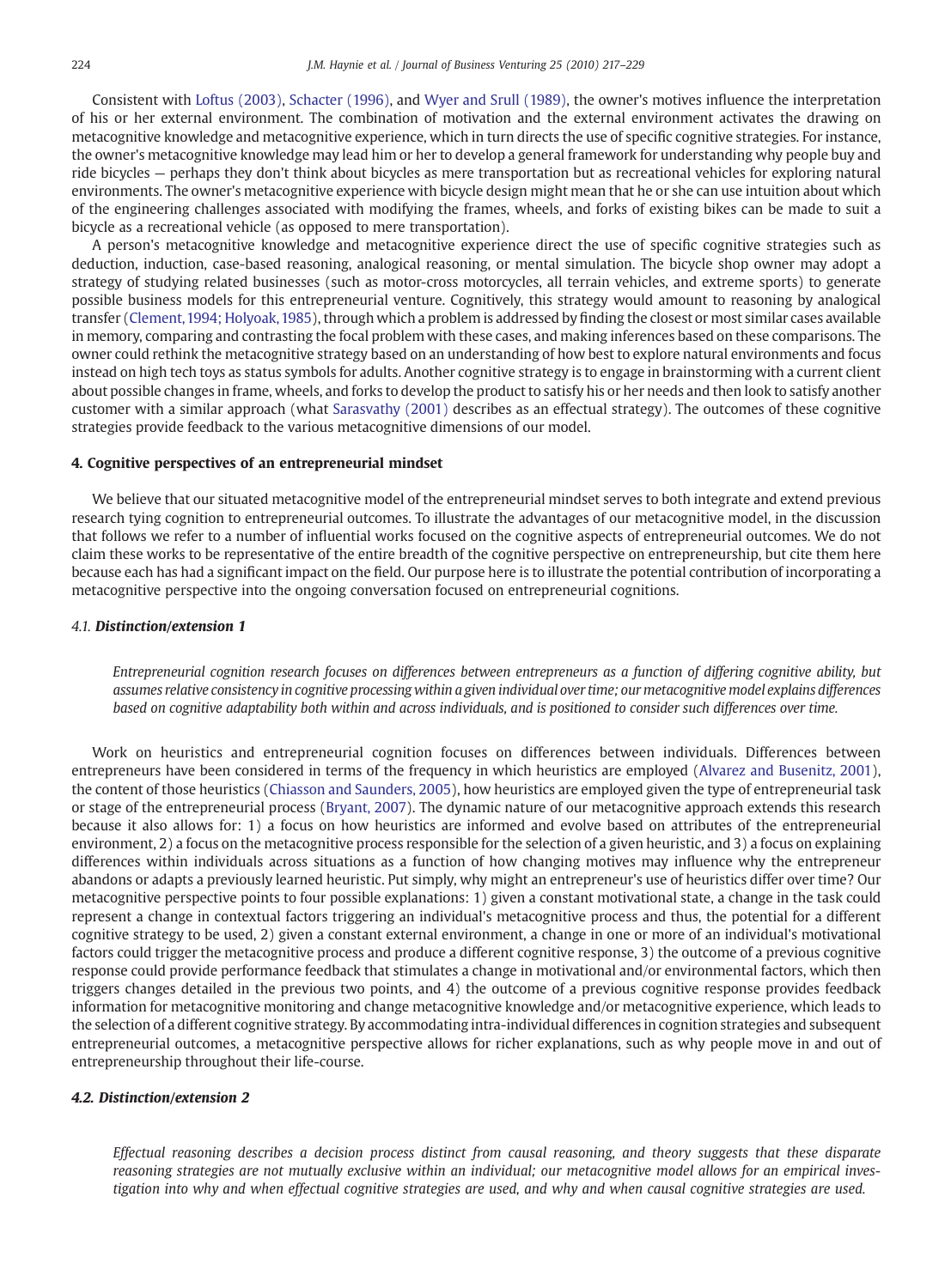[Sarasvathy \(2001: 244](#page-11-0)–245) seeks to "identify and develop a decision model that involves processes of effectuation, rather than causation, and showing its use in the creation of new firms… Causation processes take a particular effect as given and focus on selecting among possible means to create that effect. Effectuation processes take a set of means as given and focus on selecting among possible effects that can be created with that set of means". The selection of causal versus effectual reasoning may depend, in part, on the extent to which an entrepreneur employs metacognitive processes. Although Sarasvathy's goal is not explaining why effectuation is used instead of a causal cognitive strategy, our situated metacognitive model speaks to this with a parallel approach. [Sarasvathy \(2001\)](#page-11-0) emphasizes an entrepreneur's perception of his/her environment, along with motivational factors such as "the desire to make lots of money or to create a valuable legacy like a lasting institution, or, more common, to simply pursue an interesting idea that seems worth pursuing" (244). A dynamic, linear, and independent environment may influence the usefulness of causal or effectual cognitive strategies (251).

A central element of both causal and effectual cognitive strategies is the set of "means" available to the entrepreneur and how those means are employed. [Sarasvathy \(2001\)](#page-11-0) proposed that "entrepreneurs begin with three types of means: they know who they are, what they know, and whom they know" (250). Our situated metacognitive model of the entrepreneurial mindset suggests that these 'means' are organized and acted upon based on metacognitive knowledge and metacognitive experience. Take, for example, the means "whom they know". One cognitive strategy may be to use one's network to identify potential new venture opportunities. A metacognitive strategy, however, could expand one's network or reshape its structure as a new way of identifying opportunities. An entrepreneur might use a metacognitive approach to bring together individuals in his or her network that are otherwise unconnected, so that the synergy of bringing them together yields ideas for new business opportunities. In a sense, awareness of these 'means' facilitates the selection of a cognitive strategy – effectual or causal. Thus, differences in metacognitive awareness and the nature of one's metacognitive resources explain (a) why some entrepreneurs use effectual reasoning and others use causal reasoning and (b) why some entrepreneurs change their cognitive response (i.e., from causal to effectual and vice versa) to accommodate a changed environment or motivation and others do not change.

#### 4.3. Distinction/extension 3

A resource-based view of entrepreneurship proposes that heuristic-based logic is a valuable, rare, and inimitable resource; our metacognitive model offers other "cognitive" resources important in explaining entrepreneurial outcomes consistent with this perspective.

The Resource-Based View (RBV) confers competitive advantage based on the ability to acquire and leverage rare, valuable, and inimitable resources [\(Barney, 1991, 1996](#page-10-0)). It has been suggested that decisions as to how to leverage these resources (i.e., in what markets, in what combinations) is a function of the decision-maker's expectations as to the utility of the resource ([Makadok,](#page-11-0) [2003](#page-11-0)). The entrepreneurial-cognition-as-heuristics approach argues that heuristic-based logic is a heterogeneous resource which explains, in part, why some individuals make entrepreneurial discoveries and others are less likely to do so [\(Alvarez and Busenitz,](#page-10-0) [2001](#page-10-0)). Our metacognitive model is consistent with this approach suggesting that the metacognitive resources of entrepreneurs are heterogeneous, and thus so is their choice of cognitive mechanisms employed in the pursuit of entrepreneurial outcomes. In effect, metacognitive knowledge and experience may constitute a set of valuable, rare, and inimitable cognitive resources. In addition, metacognitive awareness may have both stock and flow characteristics. Metacognitive awareness may differ across entrepreneurs such that some may generally be more metacognitively aware than others (or may differ within an entrepreneur pre- and postmetacognitive training). In this respect, metacognitive awareness reflects a resource. Furthermore, environments and motivations may influence an entrepreneur's metacognitive awareness at any point in time and may be transient in nature – and therefore not a resource upon which an entrepreneur can always draw.

#### 5. Discussion and conclusion

#### 5.1. Theoretical implications

Our theoretical framework of the entrepreneurial mindset offers potential insights into numerous outcomes and situations fundamental to the study of entrepreneurship, such as opportunity recognition, entrepreneurial action, new venture formation, firm growth, etc. For example, consider that scholars have long investigated motivational factors to explain why people act entrepreneurially. In a study of entrepreneurial motivation, [Shane et al. \(2003\)](#page-11-0) categorized previously investigated motivational factors in terms of 1) need for achievement, 2) risk taking, 3) tolerance for ambiguity, 4) locus of control, 5) self efficacy, and 6) goal setting. The authors suggested that research on how individuals' motives influence entrepreneurial action are suggestive rather than conclusive, primarily because many suffer from significant methodological problems ([Shane et al., 2003\)](#page-11-0). That said, our model also highlights that important conceptual issues should be considered. For example, the interactive nature of motivation, cognition, and metacognition is important, but remains largely understudied in an entrepreneurial setting. Our model of entrepreneurially situated metacognition integrates entrepreneurial motivations and environmental-specific factors to offer insights into the development of relevant cognitive strategies, conferring cognitive adaptability given changing motivations and environments. This is not to say that, consistent with [Shane \(2003\)](#page-11-0), intra-individual differences in motivation are not important in entrepreneurship. What we suggest is that contextual influences are sometimes as – if not more – important in understanding how entrepreneurs process their environments.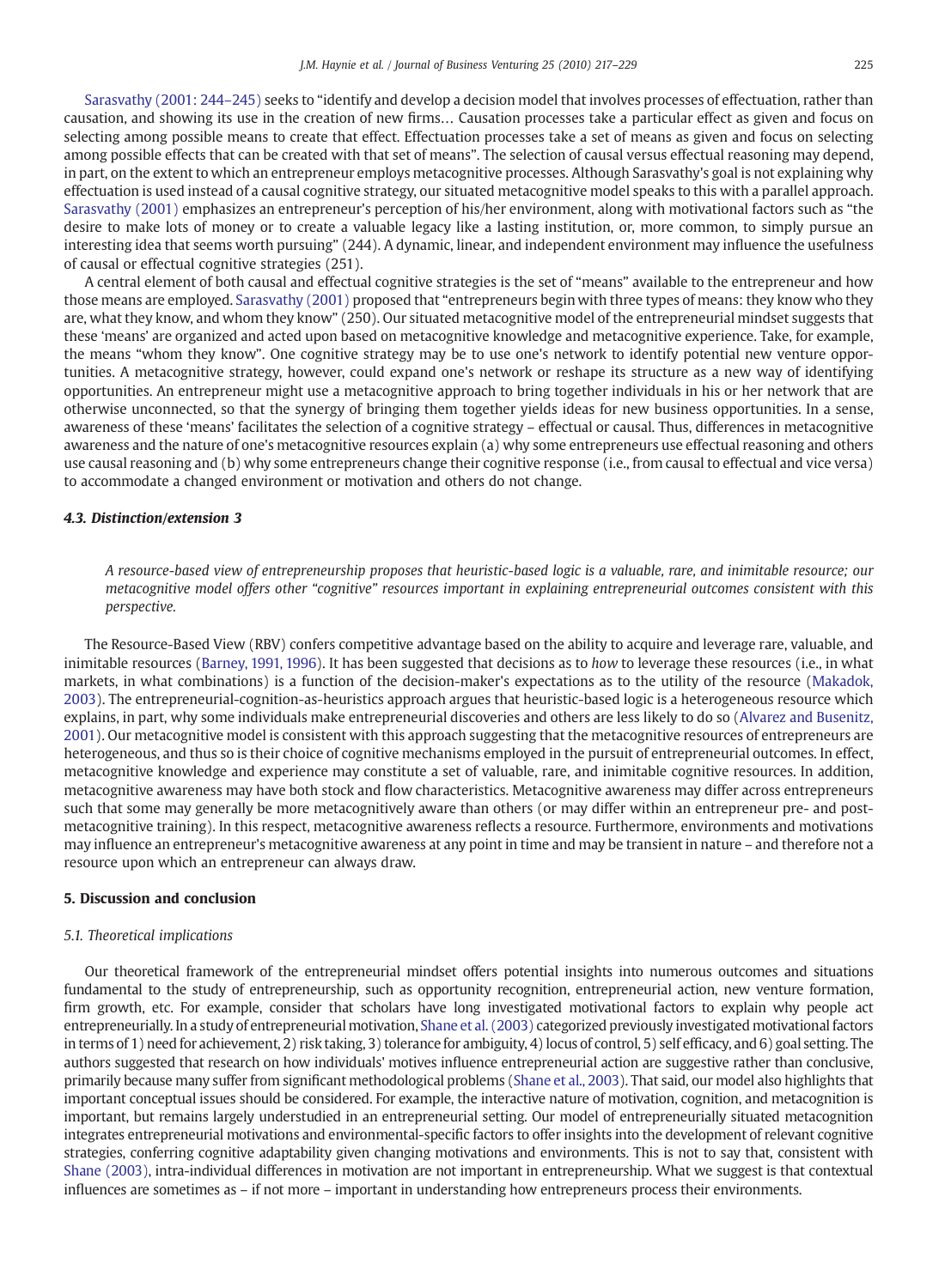Another noteworthy contribution of our model relates to advancing work focused on the role that heuristics play in information processing in an entrepreneurial context. Existing research focused on heuristics in entrepreneurship has increased our understanding of information processing (especially cognitive load, speed, and decision errors). This work has highlighted the decision errors entrepreneurs may commit are due, in part, to their extreme environmental conditions (high dynamism and uncertainty). An investigation of the types of cognitive strategies available to an individual could extend the entrepreneurial heuristic research. In a sense, metacognition serves as a psychological mechanism that bridges the divide between the biases embedded in individuals' cognitive mechanisms, and a state of cognitive adaptability that facilitates functioning in a dynamic environment. Metacognition may help individuals compensate for limitations to decision making brought on by heuristics. This compensating effect of metacognition may be especially prominent because the ability to access different cognitive strategies is particularly valuable in the entrepreneurial context. In addition, metacognitive selection of one cognitive strategy over another involves two constructs that have, until now, been relatively ignored in the entrepreneurship literature. Understanding metacognitive knowledge and metacognitive experience helps to open up the "black box" of the entrepreneurial cognition literature — it not only offers an explanation for why people differ in their cognitive strategies, but also why an individual may use different cognitive strategies when facing different contexts and different motivational states and after experiencing different types of feedback. The entrepreneurship literature has not yet incorporated these ideas.

Finally, this research highlights the promise of employing metacognitive awareness in future entrepreneurship research. Early in the development of the domain of entrepreneurship research, scholars adopted a psychological lens to study individual entrepreneurial characteristics ([McGrath et al., 1992; Hornaday and Aboud, 1971; Carland and Carland, 1992\)](#page-11-0). However, addressing the utility of that research in entrepreneurship, Shaver and Scott wrote that "[not even the most resolute advocate for](#page-11-0) 'enduring [personality differences between entrepreneurs and non-entrepreneurs' would argue that a complete map of the human genome](#page-11-0) will revel a specifi[c gene that can separate new venture founders from everyone else \(1991:](#page-11-0)32)." More recently, entrepreneurship scholars have returned to their psychological roots to focus on cognitive processes of the entrepreneur ([Baron, 1998; Mitchell et al.,](#page-10-0) [2002a; Shepherd and Krueger, 2002](#page-10-0)), and have argued that cognition represents an important process lens through which to "reexamine the people side of entrepreneurship" [\(Mitchell et al., 2002a,b\)](#page-11-0). In that spirit we suggest metacognitive awareness may represent an important individual difference measure in entrepreneurship research, however one that differs from the early traitbased research in several important dimensions. First, metacognition represents a dynamic process, rather than a static trait. Second, metacognition can be developed through training [\(Nietfeld and Schraw, 2002; Mevarech, 1999](#page-11-0)) and intensified or dampened by the nature of the context. Third, unlike much of the trait-based research, metacognition has been empirically demonstrated to be important in environments like that which entrepreneurs face, where adaptation and reflection are paramount to effective decision-making because of the highly dynamic decision environment ([Earley et al., 1989](#page-11-0)).

#### 5.2. Practical implications

One of the most productive applications of the socially-situated model of metacognition may be opportunity recognition. While fundamental to the entrepreneurial process, as [Gaglio and Katz \(2001:95\)](#page-11-0) pointed out, "research regarding opportunity identification is in its infancy, and is best characterized as a scattering of descriptive studies rather than a systematic research program of theory testing and development." [Shane \(2000\)](#page-11-0) suggested that knowledge influences the discovery of entrepreneurial opportunities. However, [Rozin \(1976\)](#page-11-0) found that skills and knowledge available and accessible in one situation are not always available in other situations even when they are appropriate, inhibiting adaptable, cognitive functioning. Skills and knowledge become 'strictly welded to the constrained domains' [\(Brown, 1987:](#page-10-0) 71; [Rozin, 1976](#page-11-0)) in which they were acquired, and therefore are not readily transferable across contexts. Metacognitive mechanisms serve to facilitate the transfer of knowledge from one domain to another ([Flavell, 1987](#page-11-0)). Therefore knowledge within a given domain, as well as a metacognitive awareness of that knowledge, would suggest metacognitive awareness may facilitate opportunity recognition within an uncertain and dynamic context.

Finally, it is also important to consider the implications of our metacognitive model for teaching entrepreneurship. As noted previously, there is considerable empirical evidence that enhanced metacognitive abilities are positively correlated with improved performance on decision task in novel and uncertain environments [\(Batha and Carroll, 2007\)](#page-10-0). As the content of managerial and entrepreneurial knowledge continues to become obsolete at an ever increasing rate due to advances in technology, communications, and a changing marketplace, incorporating metacognitive training into our pedagogy offers the potential to enhance the student's ability to function effectively in dynamic environments.

#### 5.3. Future research

The effects of metacognition on cognitive functioning and behavior can be classified into three, broad research questions. First, is variance in entrepreneurs' ability to sense, act, and mobilize, relative to some motive explained, in part, by differences in metacognitive awareness or metacognitive resources? For example, is an entrepreneur with considerable metacognitive task specific knowledge more likely to achieve a desired outcome (e.g., double digit growth) in a dynamic environment than an entrepreneur with less metacognitive task specific knowledge? Second, how does an entrepreneur combine his or her stocks of metacognitive knowledge (task, people, and strategy) and metacognitive experience (intuition and feelings) to select the most "appropriate" cognitive strategy to adapt to a changing environment? Entrepreneurs with similar levels of metacognitive knowledge and experience may choose different cognitive strategies because they combine them in different ways. Third, given differences in entrepreneurs' ability to monitor cognitive learning and detect inconsistencies between the desired state and the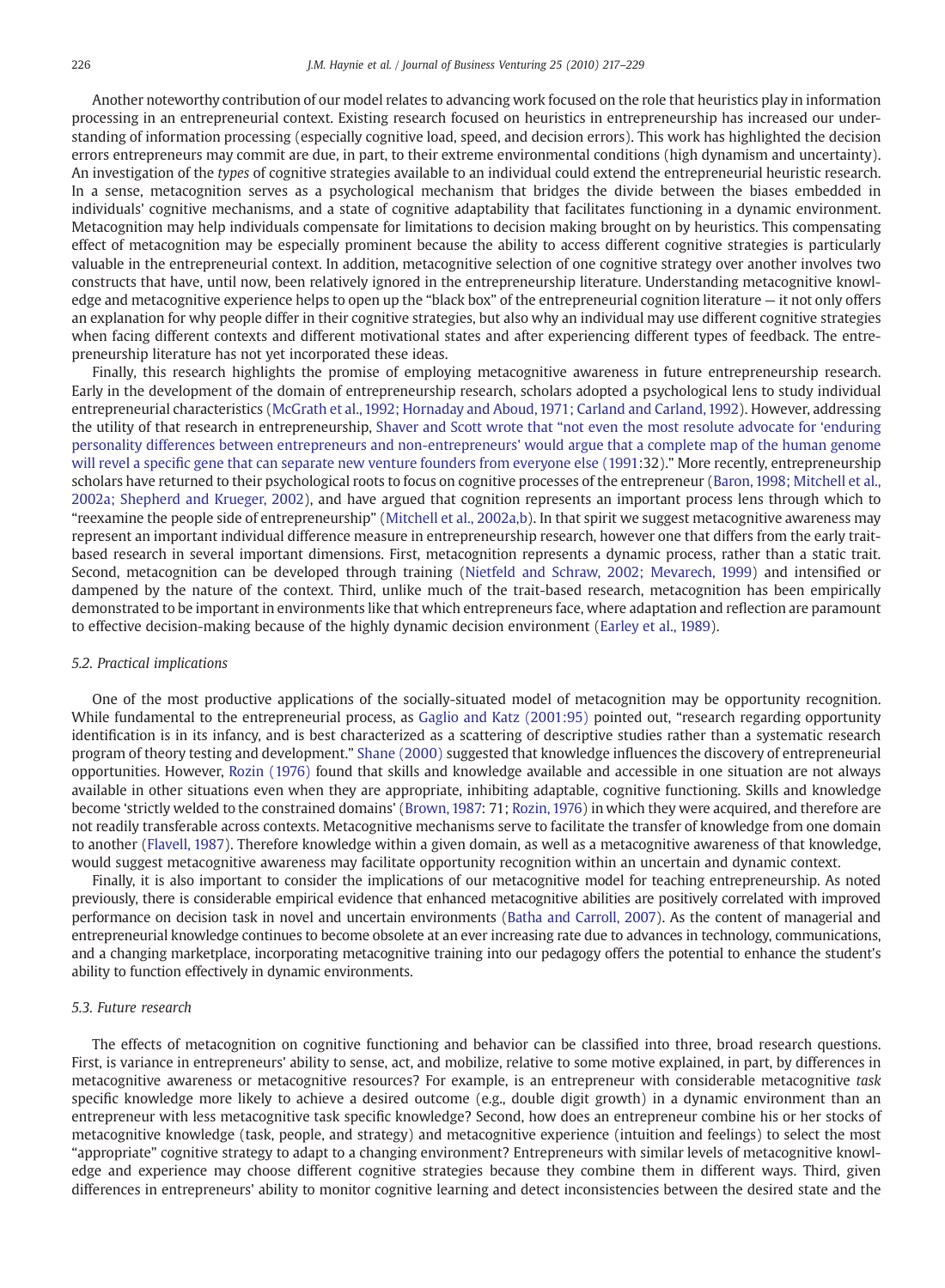<span id="page-10-0"></span>current state, how are metacognitive strategies informed and adapted? An entrepreneur seeking to understand a particular technology and apply this knowledge to solving customer problems may be unable to attain this goal. Does he or she reflect on what is believed to be true about the technology to inform and re-define the metacognitive strategy? What are the consequences?

One of the most promising aspects of our model is that testing of these questions would not require the development of entirely new measures. Recently a measure of cognitive adaptability based on situated model of metacognitive processing was developed specifically for use in the entrepreneurial context [\(Haynie and Shepherd, 2009](#page-11-0)). This inventory is multi-dimensional, and is suitable to isolate specific influences of goal-orientation, metacognitive knowledge, metacognitive experience, metacognitive choice, and monitoring. Sample inventory items include 'My gut tells me when a given strategy I use will be most effective' (metacognitive experience), 'I challenge my own assumptions about a task before I begin' (metacognitive knowledge), and 'I am aware of what strategies I use when engaged in a given task' (metacognitive monitoring).

Along with their various adaptations, these inventories can be employed to investigate the influences of self-monitoring metacognitive strategies on learning (Aleven and Koedinger, 2002), and to explore the relationship between social interaction, beliefs, and the accessibility of cognitive resources ([Schoenfeld, 1983](#page-11-0)). The next step in this work is to relate metacognitive knowledge and metacognitive experience to cognitive adaptability and performance, relative to an individual's motives, across a sample of individuals and situations. Our generalized question #1 then becomes whether variance in entrepreneurs' cognitive adaptability and performance, relative to some motivation, is explained, in part, by differences in metacognitive knowledge and/or metacognitive experience. Again, we can draw upon established experimental research designs from psychology to metacognition through training, and subsequently investigate performance across a range of entrepreneurial tasks given changes in metacognitive functioning.

Although there is work to be done to adapt some of the measures cited above to appropriately consider our situated metacognitive model of the entrepreneurial mindset, such research can build on the solid foundation of existing empirical research. Research designs are likely to be longitudinal, capturing changes in metacognitive knowledge, metacognitive experience, environment, motivation, and outcomes. Further, the study of metacognition is suited to qualitative research, such as in-depth interviews and 'think aloud' protocols.

#### 5.4. Conclusion

Like many entrepreneurship scholars, we are motivated to investigate the influences of cognition on entrepreneurial tasks and subsequent outcomes. However, our approach directed towards that end represents an important departure from the extant conventions of entrepreneurial cognition research. In this article we have suggested that entrepreneurial cognition research is primarily focused on theory development and testing given the role of cognitive processes in inhibiting the entrepreneur from realizing marginally 'better' performance across a wide range of entrepreneurial tasks and behaviors. The role of bias, scripts, counterfactual thinking, and even memory and recall – as framed in our literature – often represent a 'glass half-empty' approach to exploring the relationship between cognition and entrepreneurial action.

Why is it that entrepreneurs 'think' differently about a given entrepreneurial task (and subsequently behave differently)? By bringing together literatures from social psychology and metacognition to create a situated metacognitive model of the entrepreneurial mindset, we suggest that this difference is not necessarily due to inherent differences in entrepreneurs, but instead the result of differing interpretations of the conjoint influences of motivation and environment which, in turn, may result is disparate cognitive strategies employed to realize a desired outcome. The framework presented in this article represents an important step toward realizing the stated goal of many entrepreneurship scholars; that is 'opening the back box' of entrepreneurial cognition to more fully understand the relationship between cognition and performance in an entrepreneurial environment.

Certainly, for this potential to be realized, empirical approaches to entrepreneurial cognition will need to be altered from research designs typically employed to study phenomena like heuristics and decision biases. However, we are fortunate that the empirical traditions in psychology and education focused on metacognition and cognitive strategies are robust. Incorporating metacognition into existing, cognitively-orientated perspectives in entrepreneurship offers the possibility of studying dimensions of entrepreneurial phenomena that so far have been under-addressed, and thus represent a tremendous opportunity. Nonetheless, these are not unexplored topics, only less studied than other aspects of cognition. We believe that future work on the cognitive and metacognitive processes of entrepreneurs will provide important insights into the knowledge, intuition, and even the creativity of the entrepreneur and penetrate the intangible, human side of entrepreneurship.

#### References

Aleven, V., Koedinger, K., 2002. An effective metacognitive strategy: learning by doing and explaining with a computer-based cognitive tutor. Cognitive Science 26 (2), 147–179.

- Barney, J., 1991. Firm resources and sustained competitive advantage. Journal of Management 17, 99–121.
- Barney, J., 1996. The resource-based theory of the firm. Organization Science 7, 469–502.

Allen, B., Armour-Thomas, E., 1993. Construct validation of metacognition. Journal of Psychology 127 (2), 203–211.

Alvarez, S., Busenitz, L., 2001. The entrepreneurship of resource-based theory. Journal of Management 27 (6), 755–776.

Baron, R., 1998. Cognitive mechanisms in entrepreneurship: why and when entrepreneurs think differently than other people. Journal of Business Venturing 13 (4), 275–295.

Batha, K., Carroll, M., 2007. Metacognitive training aids decision making. Australian Journal of Psychology 59 (2), 64–69.

Brockner, J., Higgins, E.T., Low, M.B., 2003. Regulatory focus theory and the entrepreneurial process. Journal of Business Venturing 52, 1–18.

Brown, A., 1987. Metacognition and other mechanisms. In: Weinert, F.E., Kluwe, R.H. (Eds.), Metacognition, Motivation, and Understanding. Lawrence Erlbaum Associates, Hillsdale, N.J.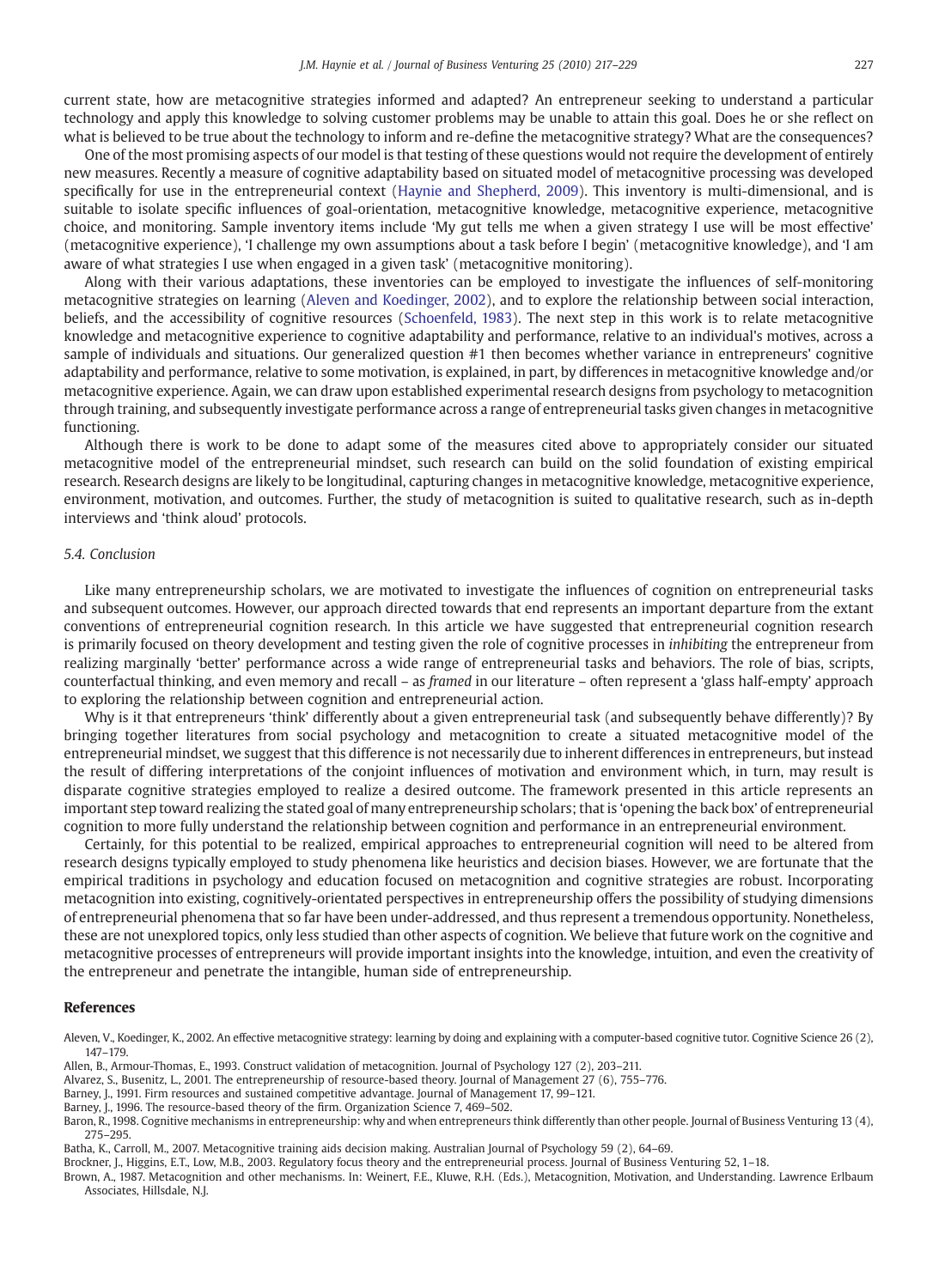<span id="page-11-0"></span>Bryant, P., 2007. Self-regulation and decision heuristics in entrepreneurial opportunity evaluation and exploitation. Management Decision 45 (4), 732–748. Busenitz, L., Barney, J., 1997. Differences between entrepreneurs and managers in large organizations: biases and heuristics in strategic decision making. Journal of Business Venturing 12 (1), 9–30.

Carland, J.C., Carland, J.W., 1992. Managers, small business owners, entrepreneurs: the cognitive dimensions. Journal of Business & Entrepreneurship 4 (2), 55–66. Chiasson, M., Saunders, C., 2005. Reconciling diverse approaches to opportunity research using the structuration theory. Journal of Business Venturing 20, 747–767. Clement, C., 1994. Effect of structural embedding on analogical transfer — manifest versus latent analogs. American Journal of Psychology 107 (1), 1–38.

Davies, H., Walters, P., 2004. Emergent patterns of strategy, environment and performance in a transition economy. Strategic Management Journal 4 (25), 347–364. Earley, P.C., Ang, S., 2003. Cultural Intelligence: Individual Interactions across Cultures. Stanford University Press, Palo Alto, CA.

Earley, P.C., Connolly, T., Ekegren, G., 1989. Goals, strategy development, and tack performance: some limits on the efficacy of goal setting. Journal of Applied Psychology 74 (1), 24–34.

Eisenhardt, K.M., 1989. Making fast strategic decisions in high-velocity environments. Academy of Management Journal 32 (3), 543–576.

Eisenhardt, K.M., Martin, J.A., 2000. Dynamic capabilities: what are they? Strategic Management Journal 21 (10/11), 1105–1121.

Fiske, S., Taylor, S., 1991. Social cognition, 2nd ed. Mcgraw-Hill Book Company, New York, NY.

Flavell, J., 1987. Speculations about the nature and development of metacognition. In: Weinert, F.E., Kluwe, R.H. (Eds.), Metacognition, Motivation, and Understanding. Erlbaum, Hillside, N.J.

Flavell, J., 1979. Metacognition and cognitive monitoring: a new area of cognitive-developmental inquiry. American Psychologist 34 (10), 906–911. Fortune Magazine. 2002. Overcoming Dyslexia. 145: 54-64.

Gaglio, C.M., Katz, J.A., 2001. The psychological basis of opportunity identification: entrepreneurial alertness. Small Business Economics 16 (2), 95–112.

Glenberg, A., Epstein, W., 1987. Inexpert calibration of comprehension. Memory & Cognition 15, 84–93.

Griffin, D.W., Ross, L., 1991. Subjective construal, social inference, and human misunderstanding. In: Zanna, M. (Ed.), Advances in experimental social psychology. Academic Press, New York, pp. 319–356 (24).

Guterman, E., 2002. Toward a dynamic assessment of reading: applying metacognitive awareness guiding to reading assessment tasks. Journal of Research in Reading 25 (3), 283–298.

Haynie, J.M., Shepherd, D.A., 2009. A measure of adaptive cognition for entrepreneurship research. Entrepreneurship Theory and Practice 33 (3), 695–714.

Hayward, M., Shepherd, Dean A., Griffin, D., 2006. Hubris theory of entrepreneurship. Management Science 52 (2), 160–172. Hmieleski, K.M., Corbett, A.C., 2008. The contrasting interaction effects of improvisational behavior with entrepreneurial self-efficacy on new venture performance

and entrepreneur work satisfaction. Journal of Business Venturing 23 (4), 482–496.

Hitt, M., Keats, B., DeMarie, S., 1998. Navigating in the new competitive landscape: building strategic flexibility and competitive advantage in the 21st century. Academy of Management Executive 12 (4), 22–42.

Holyoak, K., 1985. The pragmatics of analogical transfer. Psychology of Learning and Motivation-Advances in Research and Theory 19, 59–87.

Hornaday, J.A., Aboud, J., 1971. Characteristics of Successful Entrepreneurs. Personnel Psychology 24, 141–153.

Ireland, R.D., Hitt, M.A., Sirmon, D.G., 2003. A model of strategic entrepreneurship: the construct and its dimensions. Journal of Management 29, 963–990.

Jost, J.T., Kruglanski, A.W., Nelson, T.O., 1998. Social metacognition: an expansionist review. Personality and Social Psychology Review 2 (2), 137–154.

Kahneman, D., 1973. Attention and effort. Prentice-Hall, Englewood Cliffs, NJ.

Knight, F., 1921. Risk, Uncertainty and Profit. Houghton Mifflin, New York.

Krauss, S., Frese, M., Friedrich, C., Unger, J., 2005. Entrepreneurial orientation: a psychological model of success among southern African small business owners. European Journal of Work and Organizational Psychology 14 (3), 315–328.

Locke, E., Frederick, E., Lee, C., Bobko, P., 1984. Effect of self-efficacy, goals, and task strategies on task performance. Journal of Applied Psychology 69 (2), 241-251. Loftus, E.F., 2003. Make-believe memories. American Psychologist 58, 864–873.

Lumpkin, G.T., Dess, G.G., 1996. Clarifying the entrepreneurial orientation construct and linking it to performance. Academy of Management Review 21 (1), 135–172.

Makadok, R., 2003. Doing the right thing and knowing the right thing to do: why the whole is greater than the sum of the parts. Strategic Management Journal 24 (10), 1043–1056.

McGrath, R., MacMillan, I., 2000. The Entrepreneurial Mindset: strategies for continuously creating opportunity in an age of uncertainty. Harvard Business School Press, Canbridge, MA.

McGrath, R., MacMillan, I., Scheinberg, S., 1992. Elitists, risk-takers, and rugged individualists? An exploratory analysis of cultural differences between entrepreneurs and non-entrepreneurs. Journal of Business Venturing 7 (2), 115–136.

McMullen, J., Shepherd, D.A., 2006. Entrepreneurial action and the role of uncertainty in the theory of the entrepreneur. Academy of Management Review 31, 132–152.

Melot, A., 1998. The relationship between metacognitive knowledge and metacognitive experiences: acquisition and re-elaboration. European Journal of Psychology of Education 13, 75–89.

Mevarech, Z.R., 1999. Effects of metacognitive training embedded in cooperative settings on mathematical problem solving. Journal of Educational Research 92 (4), 195–205.

Mitchell, R., Busenitz, L., Lant, T., McDougall, P., Morse, E., Smith, B., 2002a. Toward a theory of entrepreneurial cognition: rethinking the people side of entrepreneurship research. Entrepreneurship: Theory & Practice 27 (2), 93–105.

Mitchell, R.K., Smith, J.B., Morse, E.A., Seawright, K.W., Peredo, A.M., McKenzie, B., 2002b. Are entrepreneurial cognitions universal? Assessing entrepreneurial cognitions across cultures. Entrepreneurship Theory & Practice 26 (4), 9–33.

Mitchell, R., Smith, B., Seawright, K., Morse, E., 2000. Cross-cultural decisions and the venture creation decision. Academy of Management Journal 43 (5), 974–994.

Nietfeld, J., Schraw, G., 2002. The effect of knowledge and strategy training on monitoring accuracy. Journal of Educational Research 95 (3), 131–142.

Nelson, T., 1996. Consciousness and metacognition. American Psychologist 51 (2), 102–129.

Operario, D., Fiske, S., 1999. Social cognition permeates social psychology: motivated mental processes guide the study of human social behavior. Asian Journal of Social Psychology 2 (1), 63–78.

Rozin, P., 1976. The evolution of intelligence and access to the cognitive unconscious. Progress in psychobiology and physiological psychology 6, 245–280.

Sarasvathy, S., 2001. Causation and effectuation: toward a theoretical shift from economic inevitability to entrepreneurial contingency. Academy of Management Review 26 (2), 243–264.

Schacter, D.L., 1996. Searching for memory: The brain, the mind, and the past. New York NY: Basic Books, Inc.

Schmidt, A., Ford, K., 2003. Learning within a learner control training environment: the interactive effects of goal orientation and metacognitive instruction on learning outcomes. Personnel Psychology 56 (2), 405–429.

Schoenfeld, A., 1983. Beyond the purely cognitive: belief systems, social cognitions, and metacognitions as driving forces in intellectual performance. Cognitive Science 7 (4), 329–363.

Schraw, G., Dennison, R., 1994. Assessing metacognitive awareness. Contemporary Educational Psychology (19), 460–475.

Schwarz, N., 1998a. Warmer and more social: recent developments in cognitive social psychology. Annual Review of Sociology 24, 239–264.

Schwarz, N., 1998b. Accessible content and accessibility experiences: the interplay of declarative and experiential information in judgment. Personality and Social Psychology Review 2 (2), 87–99.

Shane, S., 2000. Prior knowledge and the discovery of entrepreneurial opportunities. Organization Science 11 (4), 448–470.

Shane, S., 2003. A general theory of entrepreneurship: The individual-opportunity nexus. Cheltenham, UK: Edward Elgar.

Shane, S., Venkataraman, S., 2000. The promise of entrepreneurship as a field of research. Academy of Management Review 25 (1), 217–227.

Shane, S., Locke, E., Collins, C., 2003. Entrepreneurial motivation. Human Resource Management Review 13 (2), 257–280.

Shaver, K., Scott, L., 1991. Person, process, choice; the psychology of new venture creation. Entrepreneurship: Theory & Practice 16 (2), 23–47.